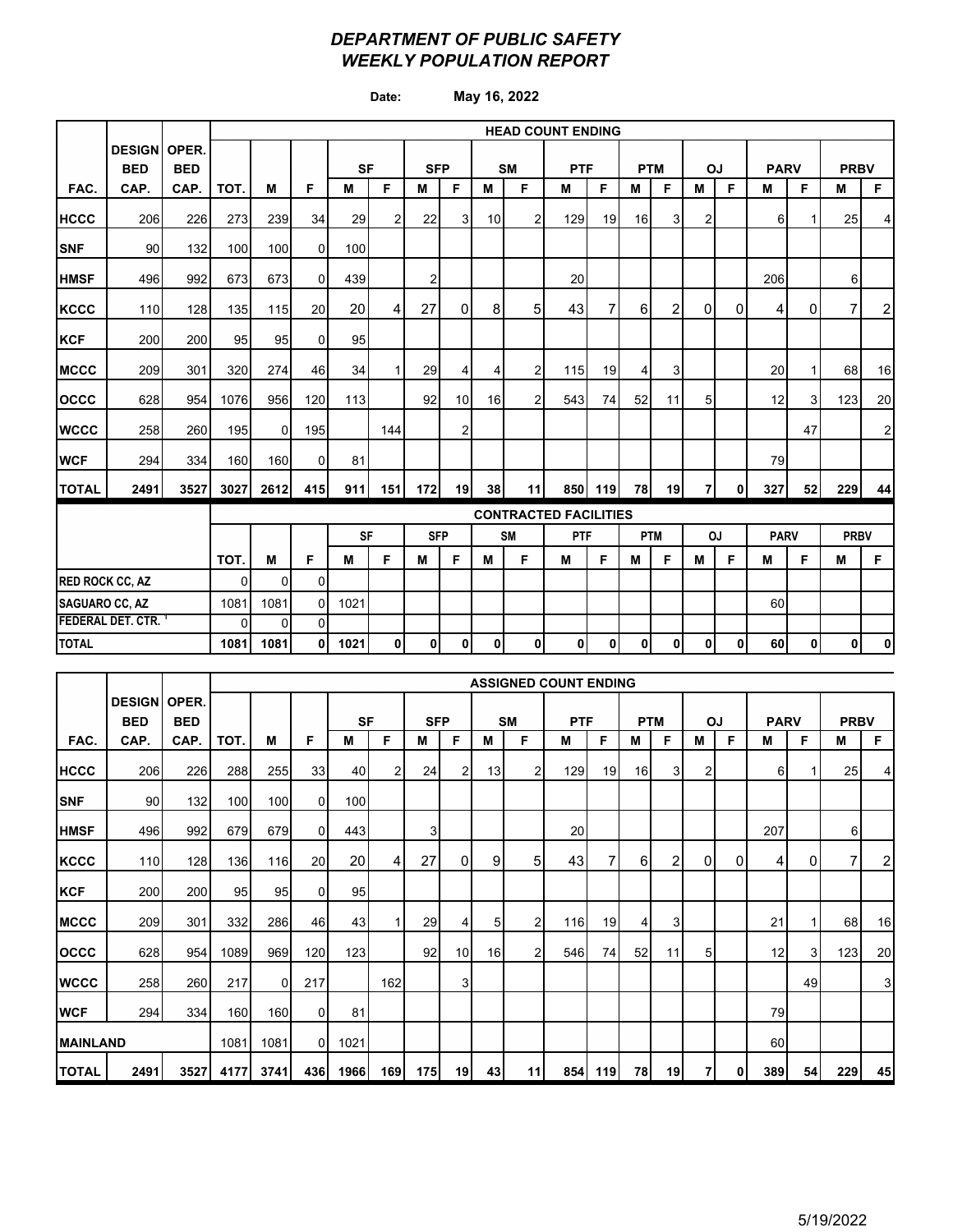## **DEPARTMENT OF PUBLIC SAFETY - CORRECTIONS DIVISION Current Capacities, Head Counts, and Occupancy Rates by Facility**

| Facility    | Design<br>Capacity | Operational<br>Capacity | Inmate<br><b>Head Count</b> | Occupancy Rate<br>(% of Capacity) |
|-------------|--------------------|-------------------------|-----------------------------|-----------------------------------|
| <b>HCCC</b> | 206                | 226                     | 273                         | 120.8%                            |
| <b>SNF</b>  | 90                 | 132                     | 100                         | 75.8%                             |
| <b>HMSF</b> | 496                | 992                     | 673                         | 67.8%                             |
| <b>KCCC</b> | 110                | 128                     | 135                         | 105.5%                            |
| <b>KCF</b>  | 200                | 200                     | 95                          | 47.5%                             |
| <b>MCCC</b> | 209                | 301                     | 320                         | 106.3%                            |
| OCCC        | 628                | 954                     | 1076                        | 112.8%                            |
| <b>WCCC</b> | 258                | 260                     | 195                         | 75.0%                             |
| <b>WCF</b>  | 294                | 334                     | 160                         | 47.9%                             |
| Total       | 2,491              | 3,527                   | 3,027                       | 85.8%                             |

As of: May 16, 2022

Note: Operational Capacity changed to Corrections Population Management Commission capacities.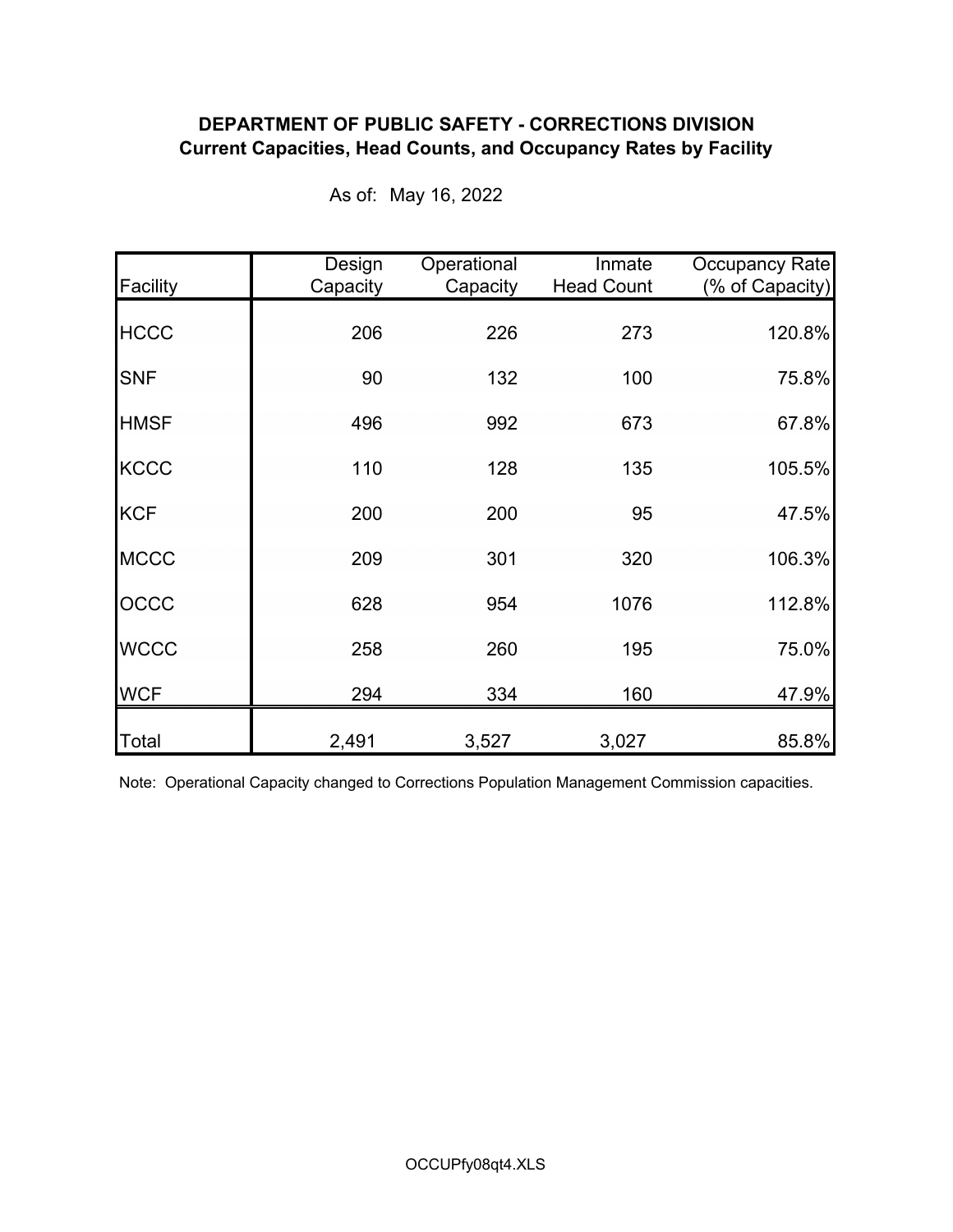# **Weekly Population of Sentenced Felons, Jail Inmates, Parole Violators, and Probation Violators April 1, 2017 to June 25, 2018**